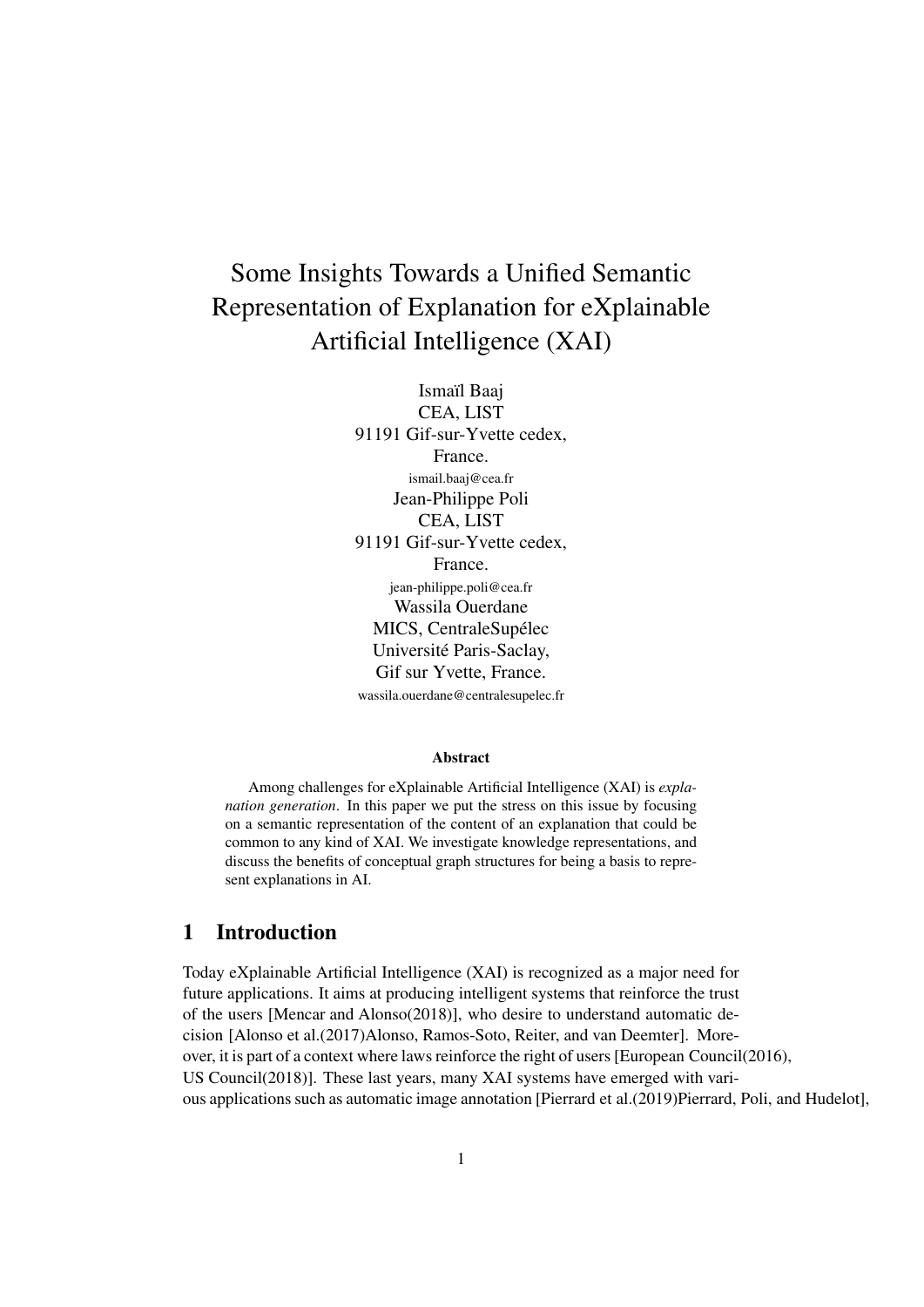recommender systems [Chang et al.(2016)Chang, Harper, and Terveen] or decision making [Wulf and Bertsch(2017), Baaj and Poli(2019)].

So far, the researches focus mainly on two specific points. On the one hand, the literature is abundant about the production of the content of the explanation [Biran and Cotton(2017), Gilpin et al.(2018)Gilpin, Bau, Yuan, Bajwa, Specter, and Kagal]. On the other hand, different papers focus on the difficult task of evaluation [Mohseni et al.(2018)Mohseni, Zare Hoffman et al.(2018)Hoffman, Mueller, Klein, and Litman]. However, an interesting and not easy question has motivated few works, namely the structure of an explanation (see for instance, [Overton(2012)] for the scientific explanation case).

Despite the several existing XAI approaches, we believe that they all share the need to provide at the end an explanation in natural language. We propose to meet this need through a semantic representation of the content of an explanation. We dedicate this paper to discuss the construction of such a representation by highlighting the different criteria and characteristics that we think this representation should meet to be a unified framework for XAI. Especially, we will discuss a particular representation namely conceptual graphs [Sowa(2000)], and its derivatives, that we believe offer a great potential for this kind of representation.

The paper is organized as follows: in Section 2, we motivate the need of a semantic representation for generating explanations in a XAI architecture. Next, in Section 3, we continue with an overview of some existing knowledge representations in AI, pointing out some of their weaknesses regarding our needs. It leads us to present some narrative representation models in Section 4 and to focus in particular on a semantic network used for text representation. We discuss this one in Section 5, regarding its potential as a semantic representation of explanation in AI. Finally, we conclude with some research perspectives in Section 6.



Figure 1: XAI architecture proposal to produce and evaluate explanations

### 2 Motivations

We aim in this work to answer the need of providing an explanation in natural language for XAI. To account for this, we propose to abstract the process of generating explanations, as shown in Figure 1. The idea is to represent the explanation generation process through three major components:

- *the content extraction* from an instantiated AI model,
- *the semantic representation* of this content, and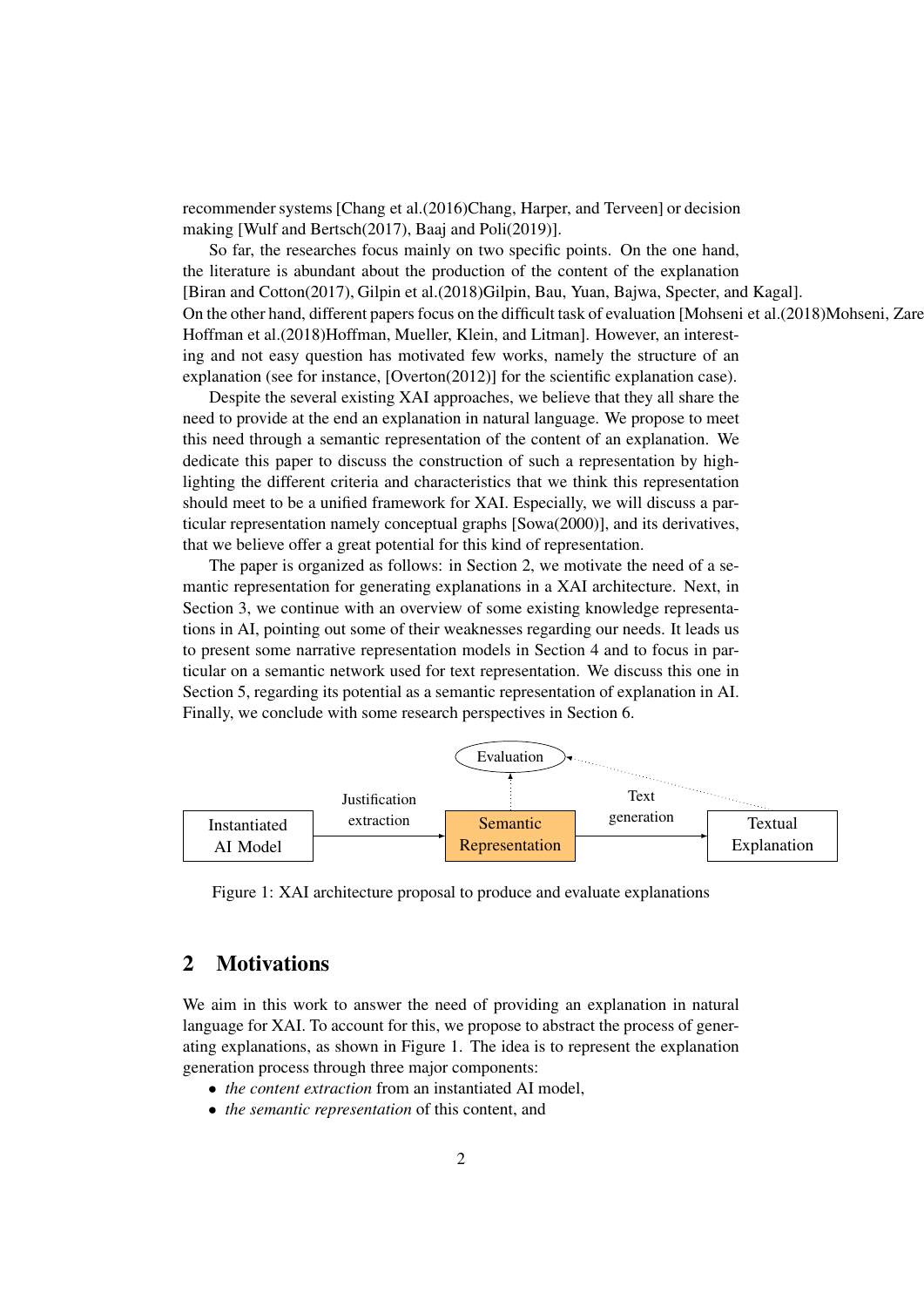• *the text generation* by relying on Natural Language Generation (NLG).

The content extraction is specific to each model (e.g. decision trees, expert systems, etc.): it takes as input the instantiated model, i.e. all the internal values of the model for a given input: for instance, a neural network and the values of all the weights, the execution trace of an expert system, etc. On the contrary, the other components are common to all kind of models and the research efforts can though be factorized. The generation of text from a semantic representation can be helpful for multilingual support. This split may also help the evaluation phase by allowing to separate the target of evaluations to independent steps: e.g., the content of the explanation can be assessed without regard to text generation.

In this paper, we focus on the semantic representation of the content of an explanation. The ambition is to offer a tool allowing to seamlessly generate textual explanations with NLG techniques in the target language. The challenge is to obtain an abstract semantic representation, i.e. a structure that connects explicitly concepts to each other. This requirement was put forward with natural language generation for decision support [Reiter(2006)]. To our knowledge, no such representation has been introduced specifically for explanations.

As the representation will be an input for the text generation and the evaluation processes, it needs to be a coherent structure constructed in a manner that preserves expressiveness and simplicity for being used by XAI applications. Indeed, this structure will play a key role regarding the understanding of the text produced. The literature in cognitive science shows that text production and its understanding are greatly connected [Bos et al.(2015)Bos, de Koning, van Wesel, Boonstra, and van der Schoot]. On the other hand, different aspects should be taken into account while producing an explanation in order to increase user acceptance. For instance, it should be simple, contrastive, adapted to the context, etc. [Miller(2019)]. Therefore, the representation needs to consider these elements to be useful.

In addition, a specific task towards the generation of an explanation, is to determine the nature of the pieces of information to involve in an explanation. They are connected to each other by precise relations (e.g. causality) which need to be carefully defined. This subject has been notably studied by cognitive science researchers. They have developed text representation and comprehension models [Kintsch and Van Dijk(1978), Van den Broek et al.(1999)Van den Broek, Young, Tzeng, Linderholm et al.] with a strong focus on narrative representation and comprehension in the 80-90's [Zwaan and Radvansky(1998)]. Indeed, narrative text have properties actively sought in cognitive science such as foregrounding the way inferences are generated during reading [Graesser et al.(1991)Graesser, Golding, and Long]. Some of these models are dedicated to the representation of structured stories, and model situations involving multiple sources of knowledge (e.g. causality, agentivity) with a great expressiveness. The next section is dedicated to discuss some knowledge representations and especially the narrative representation.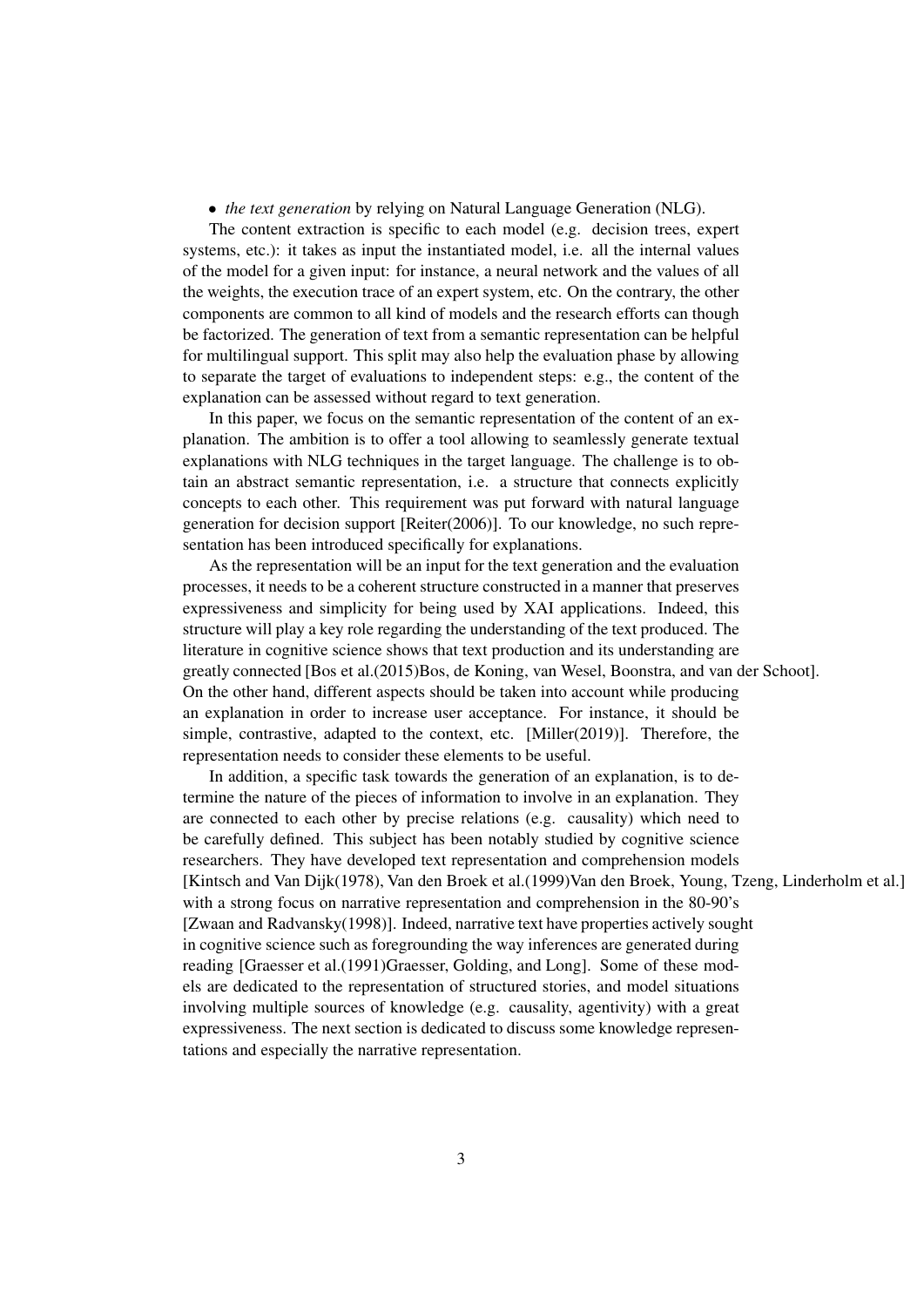#### 3 Background

Historically, the knowledge representation of an explanation was a question tackled during the emergence of expert systems in the 80-90's. The knowledge involved in an explanation was separated into a reasoning knowledge base and a domain knowledge base [Swartout(1983)], and later, the use of a knowledge base dedicated to communication has been also considered [Barzilay et al.(1998)Barzilay, McCullough, Rambow, DeCristofa Most of these explanations were represented with conceptual graphs, which are logic-based semantic networks [Sowa(2000)]. Indeed, they have demonstrated good properties to represent content with a convenient expressiveness. Most of the models we will now introduce derive from them.

To our knowledge, modern intelligent systems have not defined a way to represent specifically an explanation in a form that highlights the relationships of its constituents. The representation of an explanation must be able to deal with the multiple nature of involved components (e.g. objects, assertions, properties) and relations between them (e.g. causality, spatial or temporal). At the moment, state-ofthe-art approaches [Forrest et al.(2018)Forrest, Sripada, Pang, and Coghill, Alonso and Bugarın(2019), Pierrard et al.(2019)Pierrard, Poli, and Hudelot, Baaj and Poli(2019)] use mostly surface realizers like SimpleNLG [Gatt and Reiter(2009)] to produce textual explanations.

There are several drawbacks to use directly a surface realizer. On the one hand, intelligent systems justify their decisions by selecting clues of their reasoning but neither these algorithms nor the realizers take the structure of the textual explanation into account. On the other hand, surface realizers like SimpleNLG use both linguistically and syntactically oriented knowledge representations only to represent the roles of the concepts in the text.

To fill this lack of such representations, we investigated knowledge representations in Natural Language Processing domain which are numerous and evolving from lexically-based to compositionally-based [Cambria and White(2014)]. Due to space limitation, we limit our discussion to three approaches, by highlighting the major difficulties with them.

Firstly, we can mention a popular representation, named *conceptual graphs* which are used as schemes for semantic representation of text (e.g. Abstract Meaning Representation (AMR)) [Abend and Rappoport(2017)]. Nevertheless, these models are tied to semantic parsing of sentences. For a sentence, approaches like AMR [Banarescu et al.(2013)Banarescu, Bonial, Cai, Georgescu, Griffitt, Hermjakob, Knight, Koehn, Palmer create a rooted directed acyclic graph, whose relations link the root node to some segments of the sentence. Relationships annotate the role of each segment at the sentence level [Abend and Rappoport(2017)]. For instance, to specify a semantic AMR annotates segments of text with specific tags, for instance ":location" or ":time" relations. However, it is not possible to describe with relations higher-level semantic such as an event occurring before another one.

Secondly, many NLP applications use text organization theories such as *Rhetorical Structure Theory (RST)* [Mann and Thompson(1987)] that emphasizes text or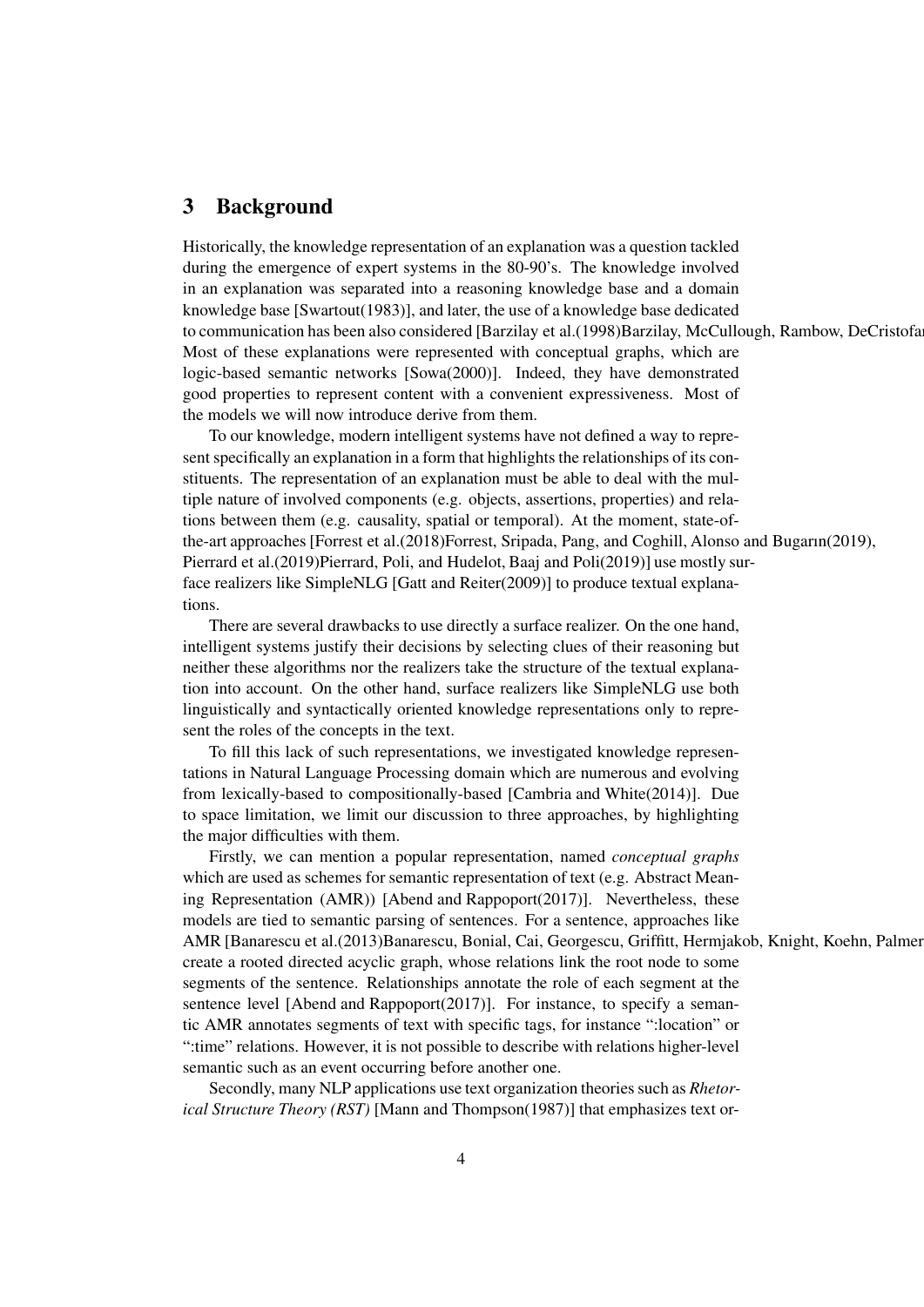ganization. It consists in aggregating small units of text (Elementary Discourse Units) by linking them with discourse relations (e.g. restatement, purpose). This approach lacks of granularity since it cannot manipulate abstract concepts and their own relations (e.g. subsumption or mereology).

Finally, *ontologies* bring the good level of abstraction and are also used in some NLG systems [Galanis and Androutsopoulos(2007)]. However, semantic triples used with modern ontology languages such as OWL are not suitable to express causality or other logical operations which are key elements in explanation [Miller(2019)] (e.g. proposition such as "A and B cause C").

The former three approaches are difficult to deflect from their first purpose. It leads us to explore how text is represented in fields related to NLP. Furthermore, we notice that researchers have recently proposed NLG approaches based on comprehension theories to build a comprehension-driven NLG planner [Thomson et al.(2018)Thomson, Reiter, and Sr We support and investigate these works, emphasizing that the production of text by AI systems with a focus on comprehension is a promising direction. The next section focuses on narrative representations that are a specific kind of conceptual graphs.

## 4 Narrative representation and conceptual graph structures

Narrative representation is both studied in AI and cognitive science and consists in modeling the essence of a story that is independent of the audience, the narrator and the context [Elson(2012b)]. The literature is abundant and it is difficult to be exhaustive while enumerating narrative representations and their applications, and this is not our aim in this paper.

Among these models, we can distinguish psychology contributions, e.g. Mandler and Johnson's story grammar [Mandler and Johnson(1977)] and Trabasso's causal network [Trabasso and Van Den Broek(1985)], and AI contributions, e.g. conceptual graph structures [Graesser et al.(1991)Graesser, Golding, and Long], plot units [Lehnert(1981)], and more recently Story Intention Graphs [Elson(2012b)].

Those different approaches were successfully applied to story variation in NLG [Rishes et al.(2013)Rishes, Lukin, Elson, and Walker, Lukin and Walker(2019)], story analogy detection [Elson(2012a)] and question-answering [Graesser and Franklin(1990), Graesser et al.(1992)Graesser, Gordon, and Brainerd].

The conceptual graph structures of QUEST [Graesser et al.(1992)Graesser, Gordon, and Brainerd] have then been extended and applied to new applications such as capturing expert knowledge in biology [Gordon(1996)], or text representation [Graesser et al.(2001)Graesser, Wiemer-Hastings

Conceptual graph structures are semantic networks in which it is possible to define abstract concepts and formulate statements which makes possible to form causal networks with basic logical inference representation (with "and", "xor", "implies", "causes" and "enables" relations), goal hierarchies, taxonomic hierarchies, spatial structures, and time indexes within a unique framework.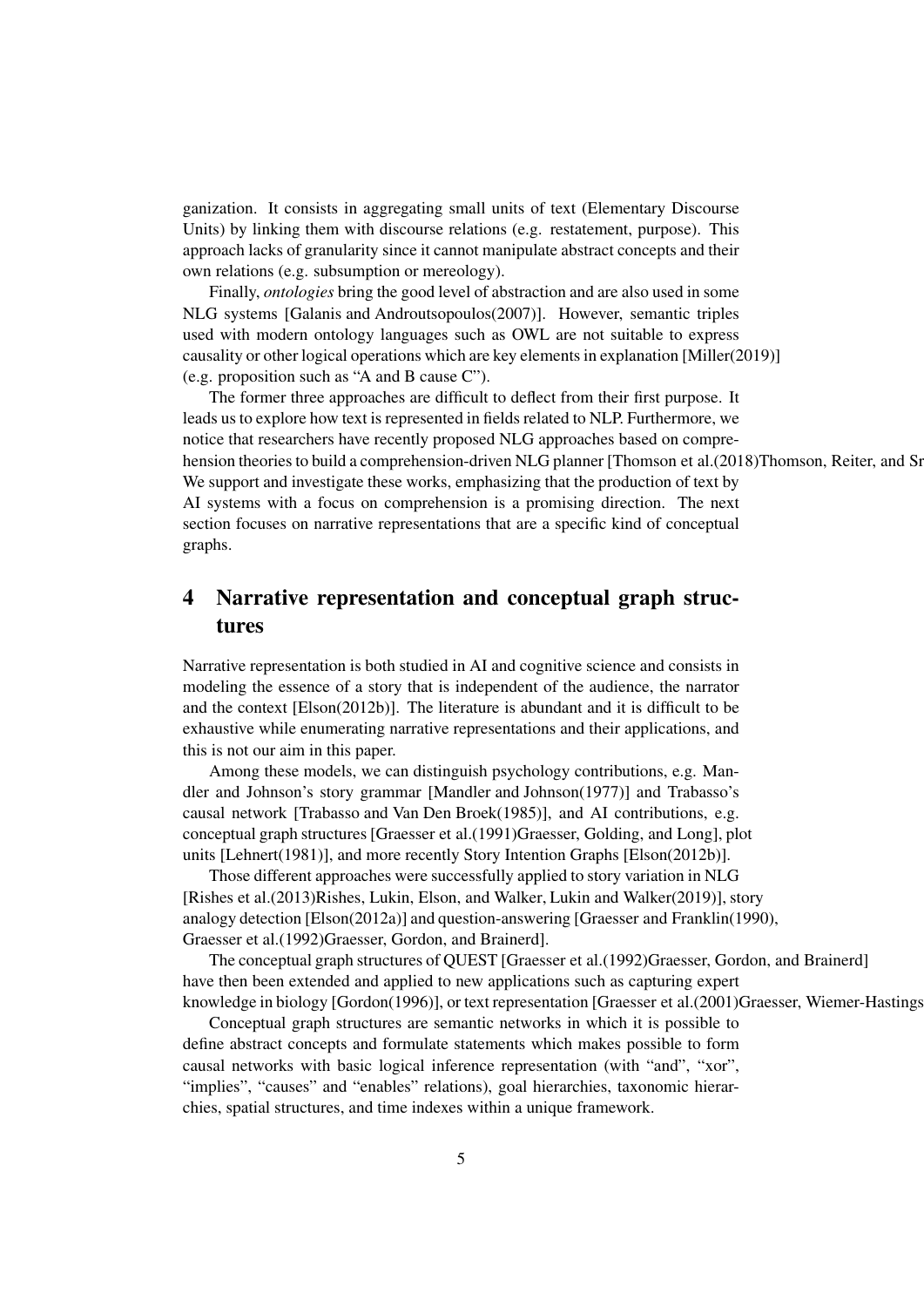In such graphs, [Graesser et al.(2001)Graesser, Wiemer-Hastings, and Wiemer-Hastings] consider five types of nodes:

- $\bullet$  concepts (C) are nouns,
- states (S) are unchangeable facts within the time-frame,
- events (E) are episodic propositions,
- goals (G) are statements that an agent wants to achieve, and
- styles (Sy) describe the qualitative manner or intensity of statements.

The semantic network is formed by connecting nodes with the help of a catalogue of twenty-two relations for text representation. Each relation has a definition and a composition rule, and may have synonyms, inverses, sub-types and negation relations. As example, it can represent that the goal "the cat wants to eat" is initiated by the statement "the cat is hungry". Indeed, the relation "initiates" is defined as the initiation of a goal, and is a directed arc from a node that is either a state (S), an event (E) or a style (Sy), to a goal (G) node. It has "elicits" as synonym, "condition", "circumstance" and "situation" are its inverse, and "disables" is its negation. In the next section, we discuss why conceptual graph structures seem to be good candidates for a general explanation representation in XAI.

#### 5 Discussion

We aim at a unified representation of the content of explanations which is independent from the AI model that generates them. Our review of the state-of-the-art revealed the conceptual graph structures for text representation [Graesser et al.(2001)Graesser, Wiemer-Hastings as a good candidate. Indeed, this model can represent complex arrangement of concepts like hierarchies and taxonomies.

Moreover, the situation of an explanation can be expressed spatially and temporally, incorporating definition of concepts that can contain notably agentivity properties (e.g. goals), attributes (e.g. is-a) and that can emphasize contrastive aspects (e.g. opposite, is-not-a, contradicts..).

From this representation, the core-meaning of causality in explanations can be expressed with *enables* and *causes* relations, which underlie deductive, inductive and abducting reasoning in explanations as argued by [Khemlani et al.(2014)Khemlani, Barbey, and Johnson-I Additionally, it also supports propositional calculus operators and thus allows to represent basic logical inference for logic based XAI. In this conceptual graph, relations are also constrained regarding the kind of nodes they can be applied on: this is a great feature to ensure a correct semantic.

Finally, to handle complex explanations, this model offers a support for the representation of the five dimensions of a "mental representation" of a text. Mental representations are a result of cognitive science applied to the text comprehension process, named the *situation model* [Van Dijk et al.(1983)Van Dijk, Kintsch, and Van Dijk]. It describes at least five dimensions in memory: time, space, causation, intentionality and protagonist [Zwaan and Radvansky(1998)] that are all representable in conceptual graph structures.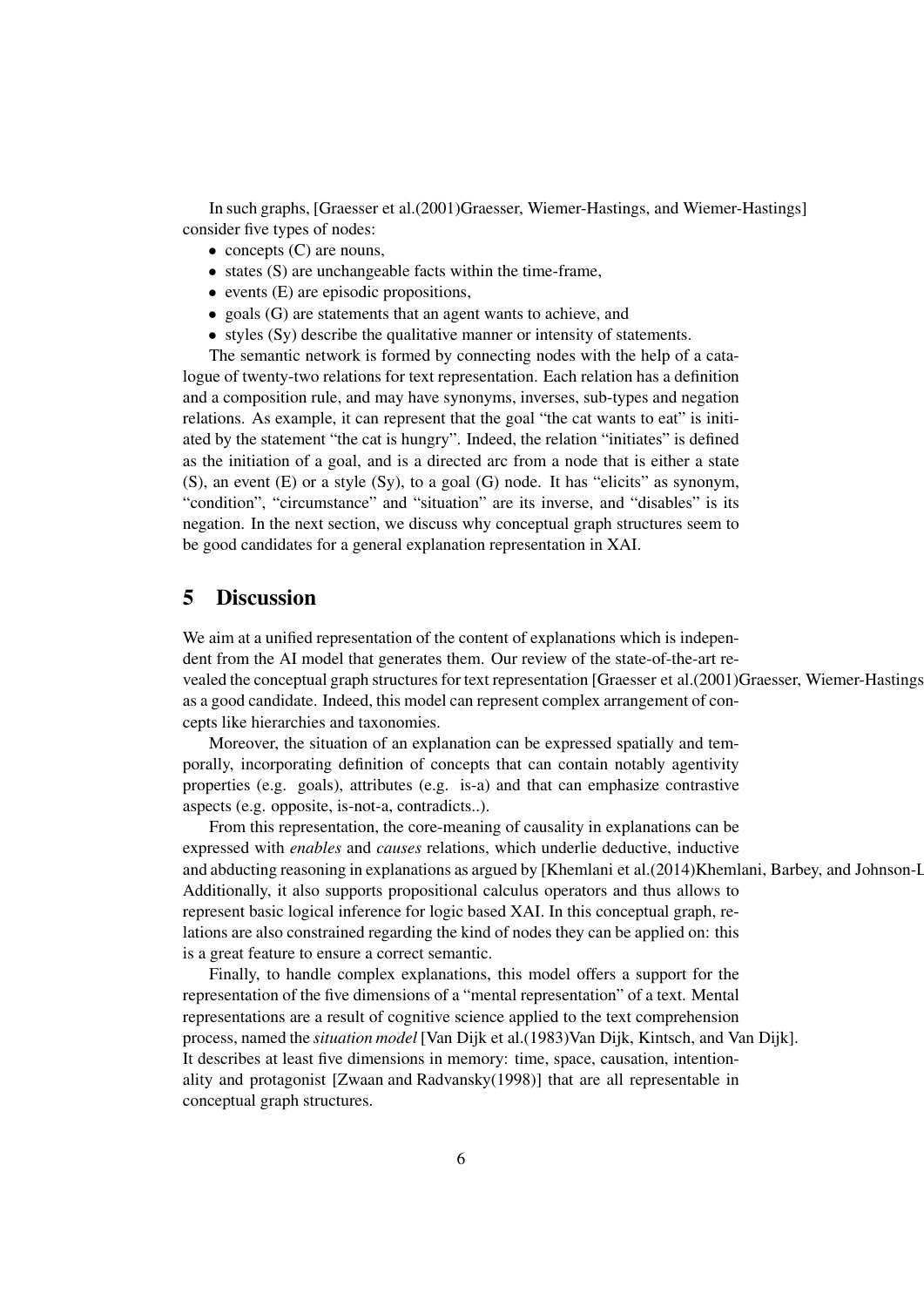Despite the expressiveness and the conciseness of this model, some relations are still missing like the representation of disjunctions, and the temporal and spatial aspects are still limited compared to existing XAIs. Nevertheless, conceptual graph structures will be a source of inspiration for our future work.

### 6 Conclusion

In this paper, some benefits of the use of a semantic representation of explanation were introduced. It can help to link research efforts made by XAI researchers, who extract explanations from AI instantiated models and seek to produce textual explanations. As of today, to our knowledge, XAI systems that produce explanations in natural language use in general lexically and syntactically oriented knowledge representations. In this paper, we argued why these formats are not suitable to represent the justifications provided by modern intelligent systems. We investigated text comprehension studies in cognitive science which led to give support for an expressive and simple semantic network used for text representation [Graesser et al.(2001)Graesser, Wiemer-Hastings, and Wiemer-Hastings]. We believe that this structure can be a basis for a representation of explanation in AI, which could lead to a potential unification of XAI research works.

#### References

- [Abend and Rappoport(2017)] Omri Abend and Ari Rappoport. 2017. The state of the art in semantic representation. In *Proceedings of the 55th Annual Meeting of the Association for Computational Linguistics (Volume 1: Long Papers)*, pages 77–89.
- [Alonso and Bugarın(2019)] Jose M Alonso and A Bugarın. 2019. Expliclas: Automatic generation of explanations in natural language for weka classifiers. In *IEEE International Conference on Fuzzy Systems (FUZZ-IEEE)*, pages 660– 665. IEEE.
- [Alonso et al.(2017)Alonso, Ramos-Soto, Reiter, and van Deemter] Jose M Alonso, Alejandro Ramos-Soto, Ehud Reiter, and Kees van Deemter. 2017. An exploratory study on the benefits of using natural language for explaining fuzzy rule-based systems. In *2017 IEEE International Conference on Fuzzy Systems (FUZZ-IEEE)*, pages 1–6. IEEE.
- [Baaj and Poli(2019)] Ismaïl Baaj and Jean-Philippe Poli. 2019. Natural language generation of explanations of fuzzy inference decisions. In *IEEE International Conference on Fuzzy Systems (FUZZ-IEEE)*, pages 563–568. IEEE.
- [Banarescu et al.(2013)Banarescu, Bonial, Cai, Georgescu, Griffitt, Hermjakob, Knight, Koehn, Palmer, and Schneider Laura Banarescu, Claire Bonial, Shu Cai, Madalina Georgescu, Kira Griffitt,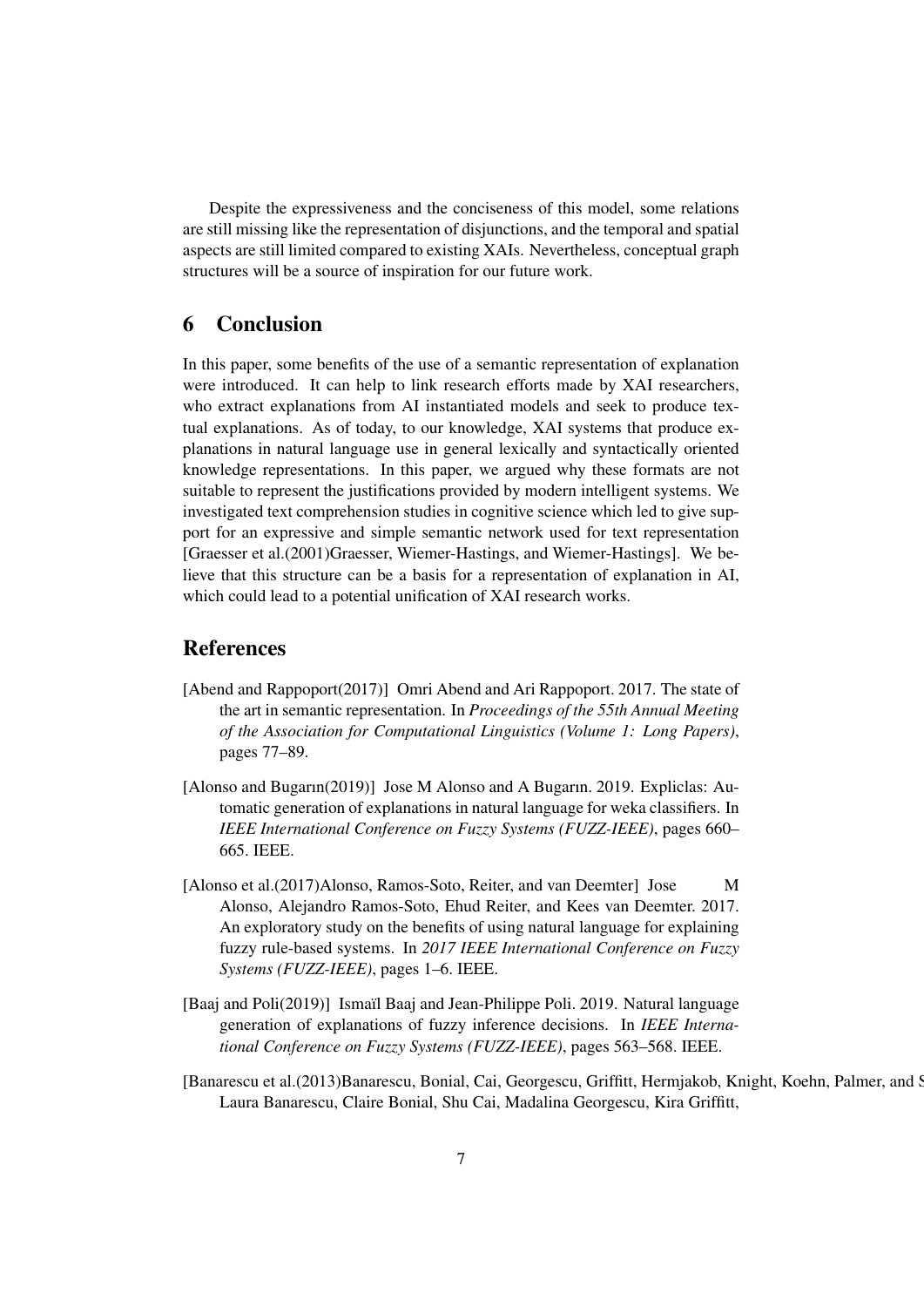Ulf Hermjakob, Kevin Knight, Philipp Koehn, Martha Palmer, and Nathan Schneider. 2013. Abstract meaning representation for sembanking. In *Proceedings of the 7th Linguistic Annotation Workshop and Interoperability with Discourse*, pages 178–186.

- [Barzilay et al.(1998)Barzilay, McCullough, Rambow, DeCristofaro, Korelsky, and Lavoie] Regina Barzilay, Daryl McCullough, Owen Rambow, Jonathan DeCristofaro, Tanya Korelsky, and Benoit Lavoie. 1998. A new approach to expert system explanations. Technical report, COGENTEX INC ITHACA NY.
- [Biran and Cotton(2017)] Or Biran and Courtenay Cotton. 2017. Explanation and justification in machine learning: A survey. In *IJCAI-17 workshop on explainable AI (XAI)*, volume 8, page 1.
- [Bos et al.(2015)Bos, de Koning, van Wesel, Boonstra, and van der Schoot] Lisanne T Bos, Björn B de Koning, Floryt van Wesel, A Marije Boonstra, and Menno van der Schoot. 2015. What can measures of text comprehension tell us about creative text production? *Reading and writing*, 28(6):829–849.
- [Van den Broek et al.(1999)Van den Broek, Young, Tzeng, Linderholm et al.] Paul Van den Broek, Michael Young, Yuhtsuen Tzeng, Tracy Linderholm, et al. 1999. The landscape model of reading: Inferences and the online construction of a memory representation. *The construction of mental representations during reading*, pages 71–98.
- [Cambria and White(2014)] Erik Cambria and Bebo White. 2014. Jumping nlp curves: A review of natural language processing research. *IEEE Computational intelligence magazine*, 9(2):48–57.
- [Chang et al.(2016)Chang, Harper, and Terveen] Shuo Chang, F Maxwell Harper, and Loren Gilbert Terveen. 2016. Crowd-based personalized natural language explanations for recommendations. In *Proceedings of the 10th ACM Conference on Recommender Systems*, pages 175–182. ACM.
- [Elson(2012a)] David K Elson. 2012a. Detecting story analogies from annotations of time, action and agency. In *Proceedings of the LREC 2012 Workshop on Computational Models of Narrative, Istanbul, Turkey*, pages 91–99.
- [Elson(2012b)] David K Elson. 2012b. *Modeling narrative discourse*. Ph.D. thesis, Columbia University.
- [European Council(2016)] European Council. 2016. Regulation (eu) 2016/679 of the european parliament and of the council of 27 april 2016 on the protection of natural persons with regard to the processing of personal data and on the free movement of such data, and repealing directive 95/46. *Official Journal of the European Union (OJ)*, 59(1-88):294.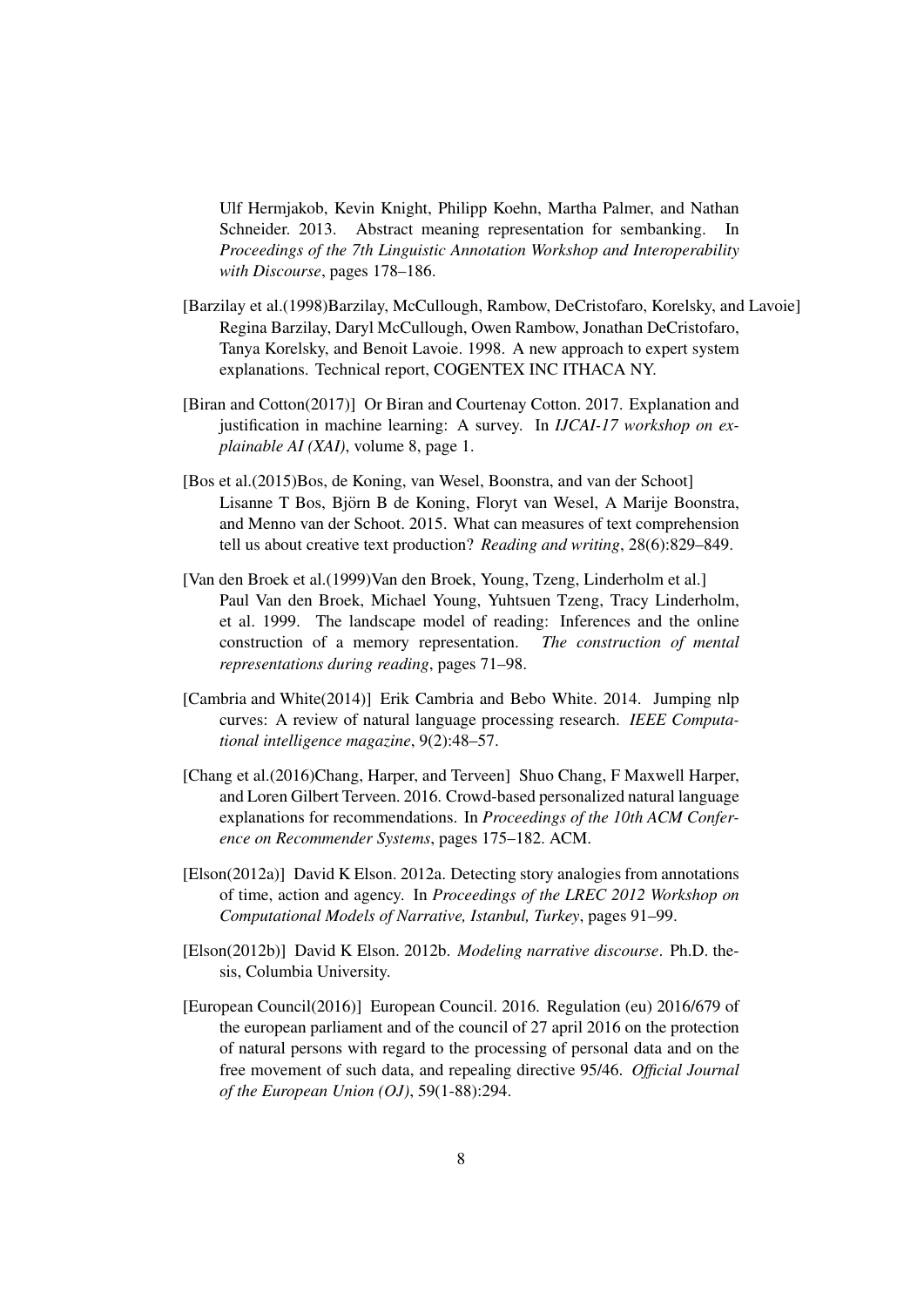- [Forrest et al.(2018)Forrest, Sripada, Pang, and Coghill] James Forrest, Somayajulu Sripada, Wei Pang, and George Coghill. 2018. Towards making nlg a voice for interpretable machine learning. In *Proceedings of The 11th International Natural Language Generation Conference*, pages 177–182. Association for Computational Linguistics (ACL).
- [Galanis and Androutsopoulos(2007)] Dimitrios Galanis and Ion Androutsopoulos. 2007. Generating multilingual descriptions from linguistically annotated owl ontologies: the naturalowl system. In *Proceedings of the Eleventh European Workshop on Natural Language Generation*, pages 143–146. Association for Computational Linguistics.
- [Gatt and Reiter(2009)] Albert Gatt and Ehud Reiter. 2009. Simplenlg: A realisation engine for practical applications. In *Proceedings of the 12th European Workshop on Natural Language Generation (ENLG 2009)*, pages 90–93.
- [Gilpin et al.(2018)Gilpin, Bau, Yuan, Bajwa, Specter, and Kagal] Leilani H Gilpin, David Bau, Ben Z Yuan, Ayesha Bajwa, Michael Specter, and Lalana Kagal. 2018. Explaining explanations: An overview of interpretability of machine learning. In *2018 IEEE 5th International Conference on data science and advanced analytics (DSAA)*, pages 80–89. IEEE.
- [Gordon(1996)] Sallie E Gordon. 1996. Eliciting and representing biology knowledge with conceptual graph structures. In *Knowledge Acquisition, Organization, and Use in Biology*, pages 206–225. Springer.
- [Graesser et al.(1991)Graesser, Golding, and Long] Arthur Graesser, Jonathan M Golding, and Debra L Long. 1991. Narrative representation and comprehension. *Handbook of reading research*, 2:171–205.
- [Graesser and Franklin(1990)] Arthur C Graesser and Stanley P Franklin. 1990. Quest: A cognitive model of question answering. *Discourse processes*, 13(3):279–303.
- [Graesser et al.(1992)Graesser, Gordon, and Brainerd] Arthur C Graesser, Sallie E Gordon, and Lawrence E Brainerd. 1992. Quest: A model of question answering. *Computers & Mathematics with Applications*, 23(6-9):733–745.
- [Graesser et al.(2001)Graesser, Wiemer-Hastings, and Wiemer-Hastings] Arthur C Graesser, Peter Wiemer-Hastings, and Katja Wiemer-Hastings. 2001. Constructing inferences and relations during text comprehension. *Text representation: Linguistic and psycholinguistic aspects*, 8:249–271.
- [Hoffman et al.(2018)Hoffman, Mueller, Klein, and Litman] Robert R Hoffman, Shane T Mueller, Gary Klein, and Jordan Litman. 2018. Metrics for explainable ai: Challenges and prospects. *arXiv preprint arXiv:1812.04608*.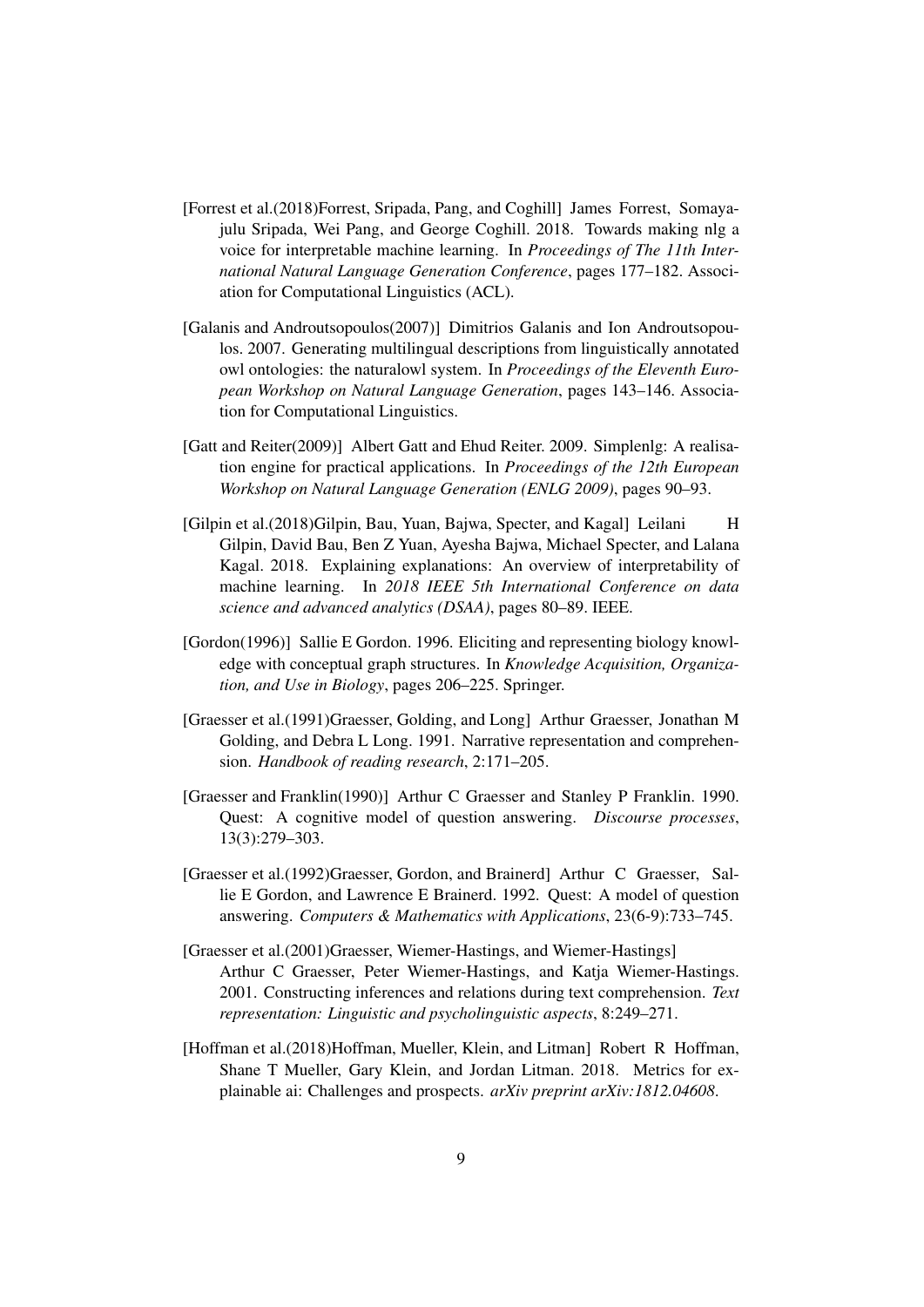- [Khemlani et al.(2014)Khemlani, Barbey, and Johnson-Laird] Sangeet S Khemlani, Aron K Barbey, and Philip N Johnson-Laird. 2014. Causal reasoning with mental models. *Frontiers in human neuroscience*, 8:849.
- [Kintsch and Van Dijk(1978)] Walter Kintsch and Teun A Van Dijk. 1978. Toward a model of text comprehension and production. *Psychological review*, 85(5):363.
- [Lehnert(1981)] Wendy G Lehnert. 1981. Plot units and narrative summarization. *Cognitive science*, 5(4):293–331.
- [Lukin and Walker(2019)] Stephanie M Lukin and Marilyn A Walker. 2019. A narrative sentence planner and structurer for domain independent, parameterizable storytelling. *Dialogue & Discourse*, 10(1):34–86.
- [Mandler and Johnson(1977)] Jean M Mandler and Nancy S Johnson. 1977. Remembrance of things parsed: Story structure and recall. *Cognitive psychology*, 9(1):111–151.
- [Mann and Thompson(1987)] William C Mann and Sandra A Thompson. 1987. *Rhetorical structure theory: A theory of text organization*. University of Southern California, Information Sciences Institute.
- [Mencar and Alonso(2018)] Corrado Mencar and José M Alonso. 2018. Paving the way to explainable artificial intelligence with fuzzy modeling. In *International Workshop on Fuzzy Logic and Applications*, pages 215–227. Springer.
- [Miller(2019)] Tim Miller. 2019. Explanation in artificial intelligence: Insights from the social sciences. *Artificial Intelligence*, 267:1 – 38.
- [Mohseni et al.(2018)Mohseni, Zarei, and Ragan] Sina Mohseni, Niloofar Zarei, and Eric D Ragan. 2018. A survey of evaluation methods and measures for interpretable machine learning. *arXiv preprint arXiv:1811.11839*.
- [Overton(2012)] James A Overton. 2012. *Explanation in Science*. Ph.D. thesis, The University of Western Ontario.
- [Pierrard et al.(2019)Pierrard, Poli, and Hudelot] Regis Pierrard, Jean-Philippe ´ Poli, and Céline Hudelot. 2019. A new approach for explainable multiple organ annotation with few data. In *Proceedings of the Workshop on Explainable Artificial Intelligence (XAI) 2019 co-located with the 28th International Joint Conference on Artificial Intelligence, XAI@IJCAI 2019*, pages 107–113. IJ-CAI.
- [Reiter(2006)] Ehud Reiter. 2006. Natural language generation for decision support. Technical report, Department of Computing Science, University of Aberdeen, UK.